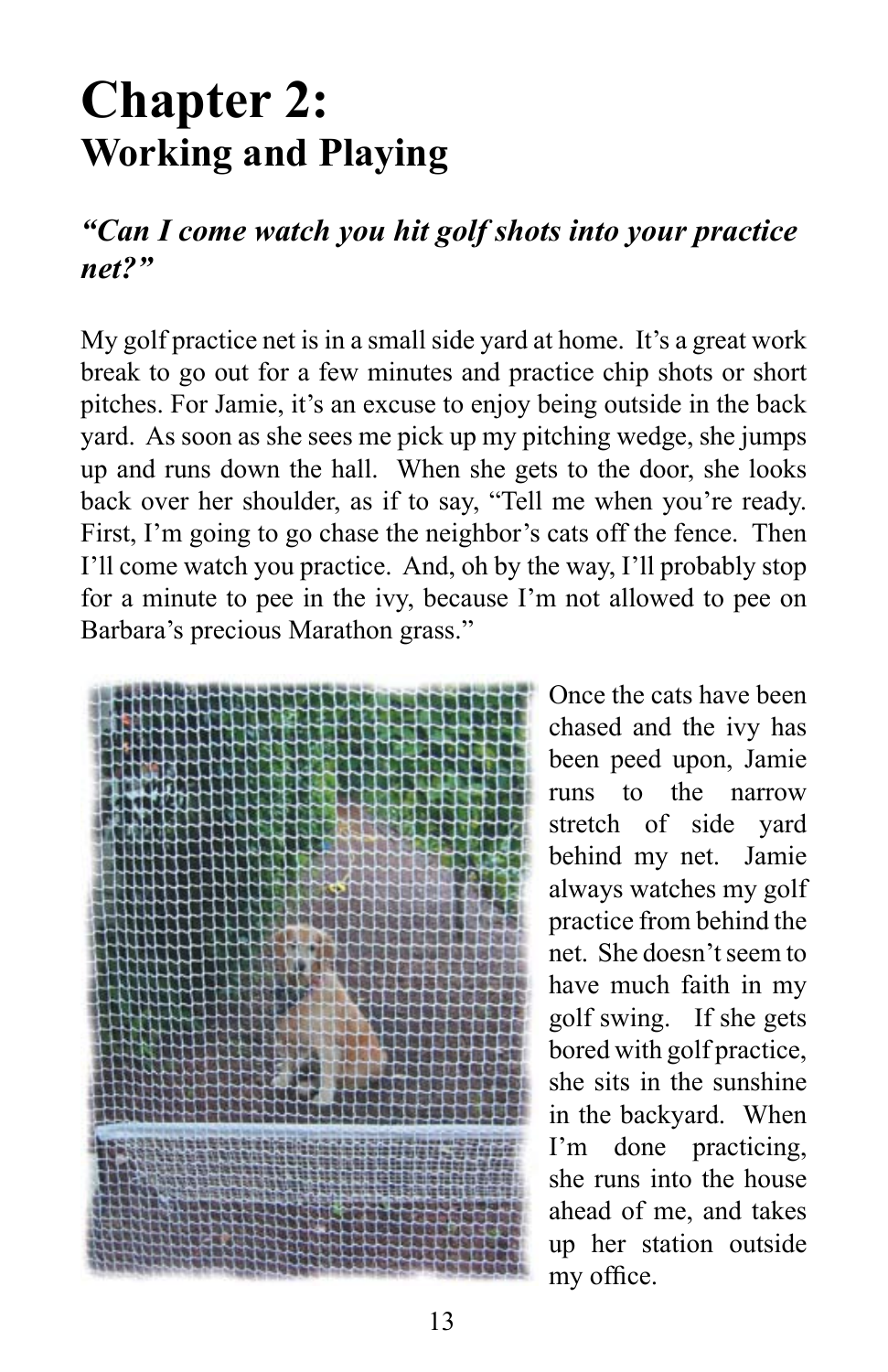## **Jamie, the barbeque dog**

Jamie knows when it's time to barbeque. If the patio door is open in the evening, it probably tips her off. As soon as we turn on the gas barbeque, Jamie plops down beside it. "I'm here to help! At least to lend moral support." It doesn't matter how many times I leave the barbeque to get food or utensils. From the moment the grill starts to heat, Jamie's there to supervise. She never lies more than about five feet from the barbeque. She stays there while the burners are heating up and until dinner is on its way to the table. "I really enjoy watching you barbeque dinner." When the grilling is over and the food is on a platter, Jamie gives a quizzical look. "So where are we eating tonight? In the den, the dining room, or on the patio?"



### *"Could you please fill my water bucket?"*

Jamie's water bucket is a large gardening bucket that doubles for topping up a fountain in our flower garden. Every morning, we fill the fountain and then refill the bucket so Jamie has all the water she needs during the day. Well, almost every morning. If we slip up, we can be sure of getting a little puppy reminder that the water in the bucket is below puppy drinking level. Jamie sends this message by standing quietly with her mouth open, making eye contact and breathing heavily.